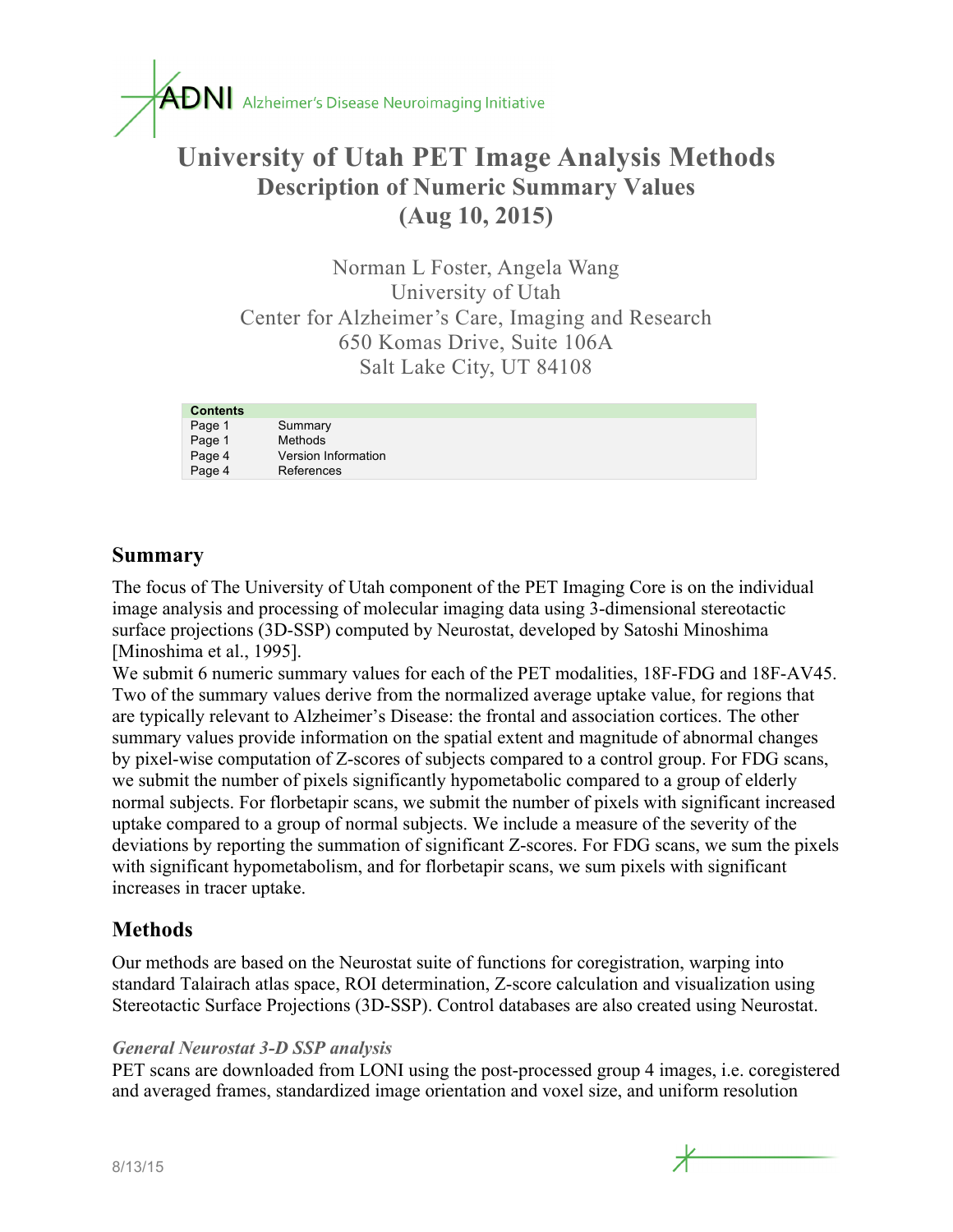# $\overline{ADN}$  Alzheimer's Disease Neuroimaging Initiative

smoothed to 8mm. Neurostat aligns the brain images along the AC-PC line and non-linearly warps the image into standard Talairach space. Longitudinal scans, for each subject, are coregistered to the baseline scan and a multi-step normalization is used to create a mean template that reduces the variability between the subject visits. A peak pixel template is created from the mean template and applied to intra-subject serial scans to produce surface projection maps, SSPs. Neurostat pre-defined brain regions in Talairach space are used to calculate the ROI regional values based on the SSP maps. Statistical Z-scores are calculated pixel-wise from a reference set of control subjects to create individual SSP Z-score maps showing the statistical significance of the subject pixel values.

#### *FDG-PET analysis*

FDG-PET scans are downloaded and processed as described above. The control subjects used for comparison are a group of cognitively normal elderly subjects ( $N=27$ , age=69.6 + 7.7 yrs) we routinely use in our clinical analysis. Regional values of glucose uptake are computed and normalized to the average pons value.

#### *Florbetapir (AV45) PET analysis*

[*Please note that analysis conducted prior to Aug 2015 was processed with a slightly different protocol. Previous data and documentation are available in the LONI archives: Download/Study Data/\_Archive (8/13/15)*].

Florbetapir PET scans are downloaded from LONI as described above. Control subjects are selected from the group of normal subjects at their initial florbetapir image visit. Subjects that convert on subsequent visits are removed. In order to standardize the selection of amyloid negative subjects, we use an iterative outlier removal procedure (2). Outliers are eliminated based on individual regions consisting of: lateral and medial frontal, lateral and medial parietal, lateral and medial temporal, posterior cingulate, anterior cingulate, and occipital regions. Those that pass the selection process in all regions are used to form the core group of amyloid-negative control subjects.

Florbetapir scans are coregistered to the baseline FDG scan, as FDG scans are not available at all visits for each subject. The warping transformation into standard space is obtained from the FDG and is applied to the florbetapir image to get it into Talairach space. Templates from the FDG analysis for selecting cortical and sub-cortical peak pixels are applied to the florbetapir image in standard space. Thus, there is a direct correspondence between the pixels used to construct the surface maps and the pixels used to define regions for both FDG and florbetapir scans. Selection of peak pixels for amyloid scans is based on the longitudinal FDG template created from each visit for the subject.

Florbetapir images are normalized using both cerebellar and white matter values. We create a florbetapir control group, from the clinically stable normal subjects, using cerebellar normalization (N=165, age = 74.5  $\pm$  6.9 yrs). We define a second amyloid-negative control group using white matter normalization (N=178, age = 74.8  $\pm$  6.9 yrs). White matter values are determined by sampling pixels from the amyloid image at a much greater depth, bypassing the cortical ribbon. We use the Neurostat generated global value for the whole brain white matter value.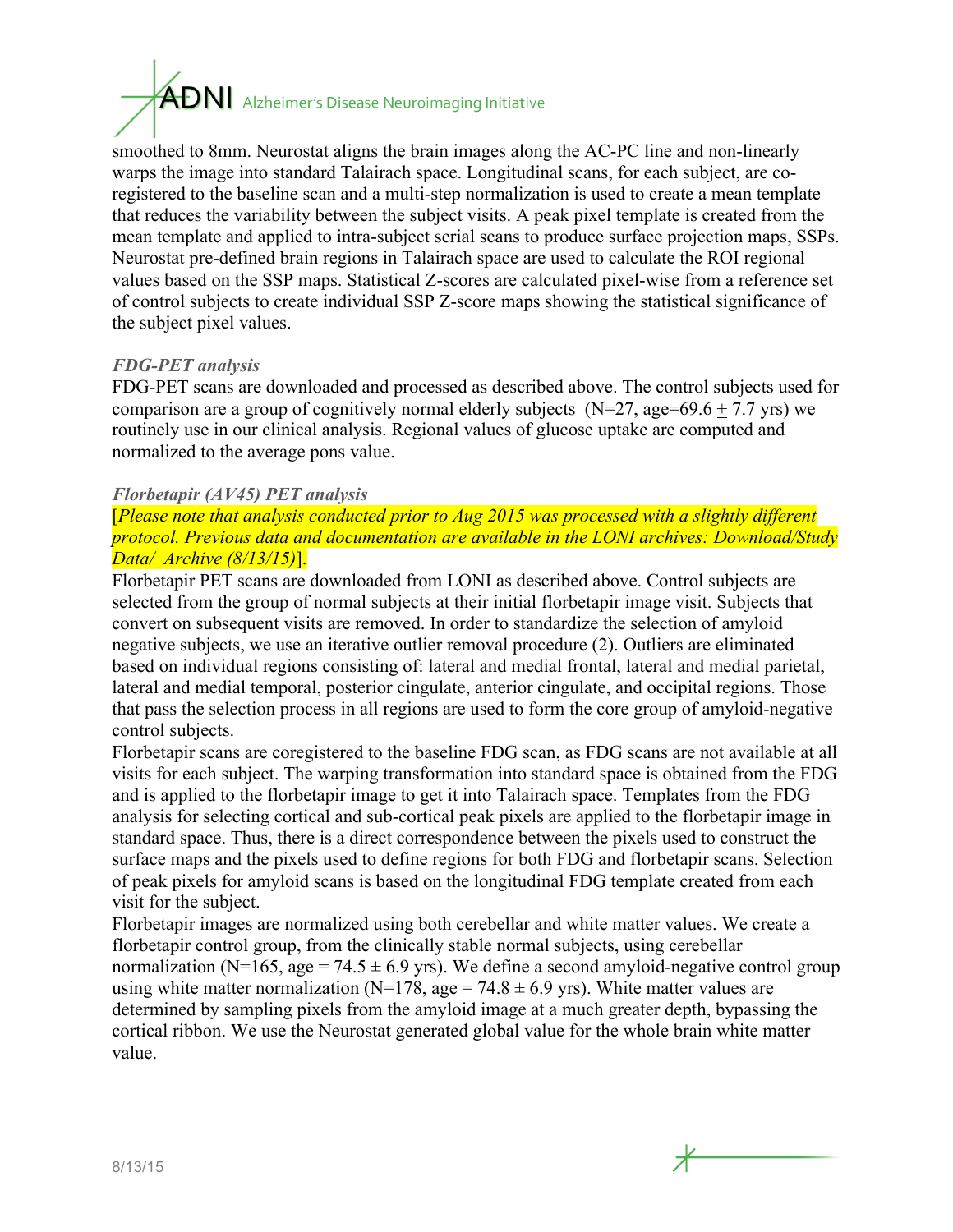# $\mathop{\mathrm{ADN}}\nolimits$  Alzheimer's Disease Neuroimaging Initiative

#### *Numeric summary values*

The numeric summary values we submit are:

- *i)* AVEREF average regional value of the reference region used for normalization. Neurostat automatically generates averaged values to 20 (right and left hemispheres) regional values, along with pons, global and cerebral cortex values. These regions are determined from the Talairach atlas. For FDG we normalized to the pons reference region. For florbetapir analysis, we normalize to both the cerebellar region and global white matter.
- *ii)* AVEASSOC average regional association cortex value, consisting of both lateral and medial surfaces from frontal, temporal and parietal cortices
- *iii*) AVEFRONT average regional frontal cortex calculated from lateral and medial frontal value
- *iv)* X2SDSIGPXL number of pixels with Z-scores greater than or equal to 2 standard deviations and less than 3 standard deviations from control mean. For FDG scans these are the number of hypo-metabolic pixels, or the pixels with decreased CMRglc uptake compared with our control group. For the florbetapir scans, this is the number of pixels with increased tracer SUVr, compared to the control group.
- *v)* X3SDSIGPXL number of pixels with Z-scores greater than or equal to 3 standard deviations from control mean. For FDG scans this is the number of hypo-metabolic pixels, and for the florbetapir scans, this is the number of pixels with increased uptake.
- *vi)* SUMZ2 sum of pixel Z-scores greater than or equal to 2 standard deviations. For FDG scans these are derived from the hypo-metabolic pixels, and for the florbetapir scans, these are from pixels with increased uptake.
- *vii)* SUMZ3 sum of pixel Z-scores greater than or equal to 3 standard deviations. For FDG scans these are from the hypo-metabolic pixels, and for the florbetapir scans, these are from pixels with increased uptake.

#### *Names and versions of software*

**Neurostat** functions used: averageimage - AVERAGING MULTIPLE IMAGE SETS WITH / WITHOUT NORMALIZATION (Version 3.0) cnvttiff - TIFF FILE GENERATOR (Version 3.1) cnvtc6bi - CONVERT CTI6 TO BINARY (Version 2.4) coreg - THREE-DIMENSIONAL IMAGE COREGISTRATION (Version 5.0) coregimg - 3D IMAGE TRANSFORMATION USING COREGISTRATION LIBRARY (Version 3.5) mcoreg - COREGISTRATION PET/SPECT MULTIPLE IMAGE SETS (Version 4.1) mnorm - WITHIN-SUBJECT MULTIPLE IMAGE NORMALIZATION (Version 4.0) mstereo - STEREOTACTIC REGISTRATION WITH MULTIPLE WITHIN-SUBJECT SCANS (Version 7.0) sagicoro - IMAGE MATRIX RESLICING (TRANSVERSE TO SAGITTAL AND CORONAL) (Version 4.0) sspcomp - 3D-SSP DATABASE COMPARISON (Version 8.4) sspdisp - DISPLAY 3D-SSP DATA (Version 4.4) ssploc - PEAK CORTICAL PIXEL DETECTION (Version 3.0) ssplocsub - SUBCORTICAL PIXEL LOCALIZATION (Version 3.0) sspsmpl - PEAK CORTICAL PIXEL SAMPLING (Version 2.5) sspvoiclassic - 3D-SSP VOI SAMPLING USING PREDEFINED LOCATION FILES (Version 4.0) stereo - STEREOTACTIC IMAGE REGISTRATION (Version 8.0)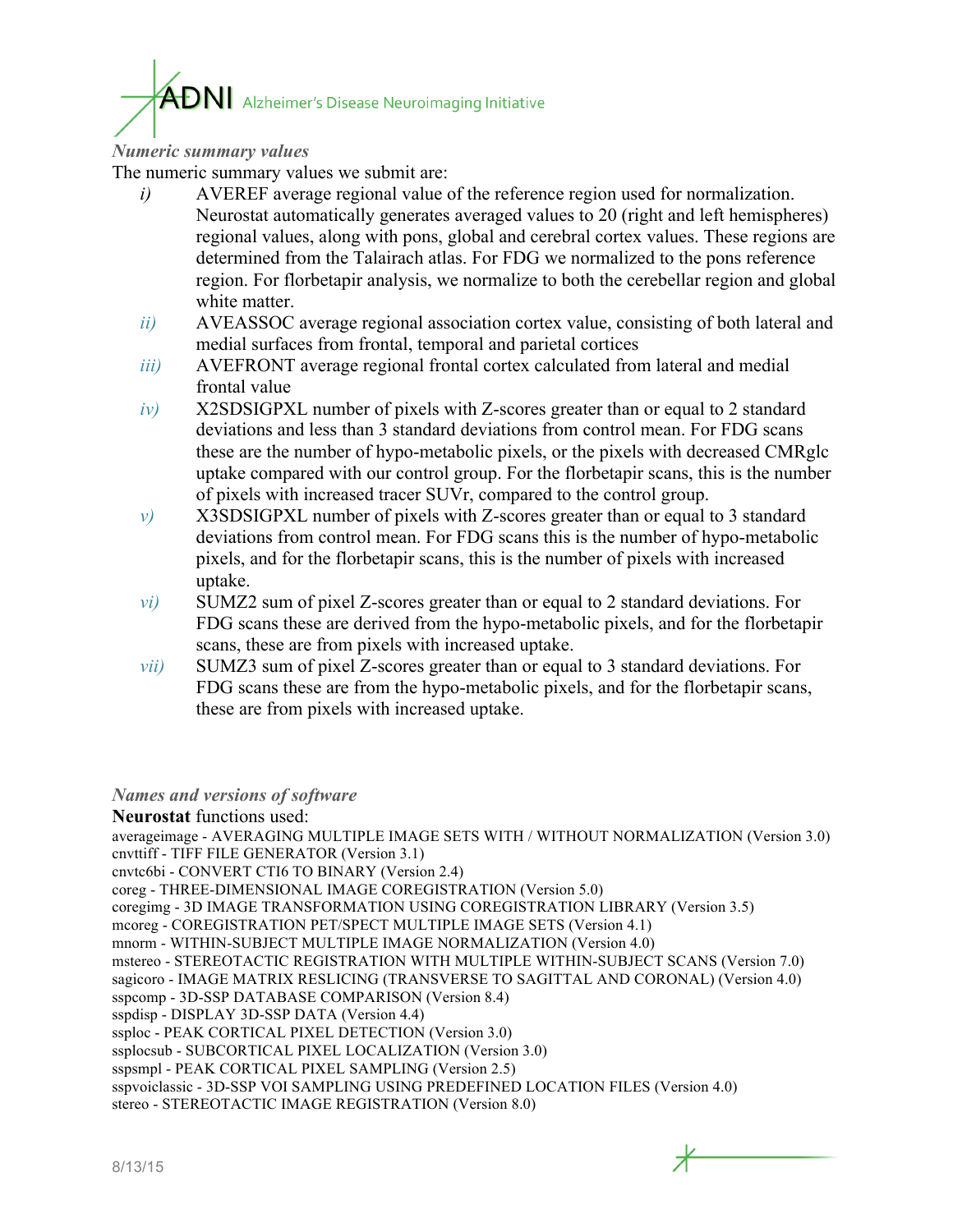$\overline{ADN}$  Alzheimer's Disease Neuroimaging Initiative

swarpreg - 3D STEREOTACTIC IMAGE WARPING (Version 6.0)

**C** functions used: XCode version 6.4 (6E35b) SumGlobal $Z - v$  8/6/15 CountGlobalZScores – v 7/30/15

#### **Statistical packages** used: R version 3.2.1 (2015-06-18) -- "World-Famous Astronaut"

removeOutliersFile  $r - v \frac{2}{27/15}$ 

Run on machine: Mac Pro (mid 2012) MacOS Version 10.10.4

## **Version Information**

Aug 10, 2015 – This document version describes our analysis of all FDG and florbetapir PET images downloaded from LONI January and June 2015. As FDG PET images are no longer conducted concurrently with florbetapir PET images, we modified our analysis protocol, as describe above.

- i) New control populations consisting of stable subjects with normal PET images were created. These reference control populations are for statistical comparison of florbetapir images normalized to the cerebellum: 165NL\_AV45\_cbl, and normalized to global white matter: 178NL AV45 white.
- ii) We will maintain previously processed biomarker data derived from PET images on LONI for historical reference. However, from 2015 forward, our protocol is to coregister all amyloid images to the baseline FDG-PET image and derive numeric summary values from these images in Talairach atlas space.

May 13, 2013 -- This document supersedes our previous uploaded documents from March 2013. We have included longitudinal analysis of AV45 and PIB PET scans.

i) With the addition of serial visits, we created new control groups for AV45 and PIB scans. The REFCTRLPOP options are: NORMHR27SM4 4, AV45 168NL cbl, AV45\_173NL\_wm, PIB\_11NL\_cbl, and PIB\_11NL\_wm.

March 2013 -- This document supersedes our previous uploaded documents:

ADNI\_UUCACIR\_Methods.docx, ADNI\_UUCACIR\_NumericSummaries-3-5-2012.csv, and ADNI\_UUCACIR\_Datadict-3-5-2012.csv dated 3-5-2012. Specific changes in our methods are summarized in this section.

We have added statistical Zscores to the amyloid PET processing and updated our numeric summary values to reflect this additional information. The changes are:

ii) The numeric summary AVEPONS has been changed to AVEREF to reflect the target region used for normalization in both FDG and amyloid PET images. The average value of the right and left hemispheric reference regions used for normalization is recorded here.